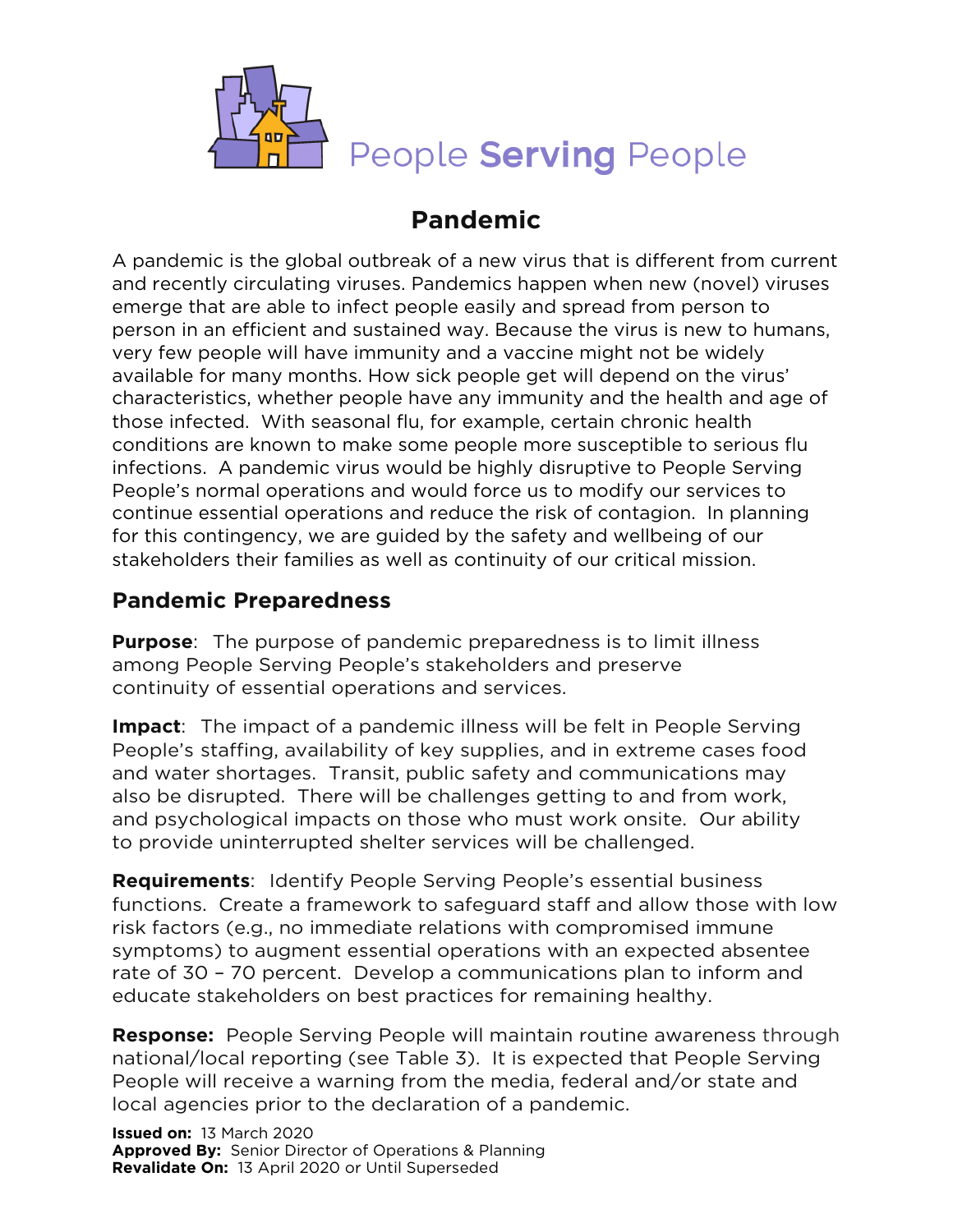## **Essential Operations & Service Modifications**

People Serving People will maintain, modify and/or suspend services in the event of a pandemic to promote wellbeing for its stakeholders. "Essential operations and services" refer strictly to those People Serving People must perform to fulfill its contractual obligations. As of March 2020, these are limited to the services specified in Table 1. These operations and services may be modified, but any change must be coordinated with the contract holder prior to implementation.

| <b>Service</b>                                              | Department                                                           | <b>Contract Holder</b>                    |
|-------------------------------------------------------------|----------------------------------------------------------------------|-------------------------------------------|
| <b>Emergency Shelter</b><br>Rooms                           | Facilities (Operational)<br>& Resident Resources<br>(Administration) | <b>Hennepin County</b><br>Contract        |
| Permanent<br><b>Supportive Housing</b>                      | Facilities (Operational)<br>& Advocacy Services<br>(Administrative)  | Minnesota Department<br>of Human Services |
| <b>Three Meals Daily</b>                                    | <b>Food Services</b>                                                 | <b>Hennepin County</b><br>Contract        |
| Housekeeping<br>Services, including<br>Linen Exchange       | <b>Facilities</b>                                                    | Hennepin County<br>Contract               |
| 24 Hour Security                                            | Security                                                             | <b>Hennepin County</b><br>Contract        |
| 24 Hour Front Desk<br>including mail and<br>message service | <b>Resident Resources</b>                                            | <b>Hennepin County</b><br>Contract        |
| Administrative<br><b>Services</b>                           | Human Resources &<br>Compliance                                      | <b>Hennepin County</b><br>Contract        |
| Phones & Internet                                           | IT                                                                   | <b>Hennepin County</b><br>Contract        |

### **Table 1: Essential Operations & Services**

The decision to modify essential operations, or to temporarily suspend services not required by contract, will be made by People Serving People's Senior Leadership Team in an emergency meeting triggered by one or more of the following developments:

- A public health emergency declaration by Hennepin County or the City of Minneapolis or "social distancing" directive.
- Closure of the Minneapolis Public Schools school system.
- An active or suspected case of pandemic illness within People Serving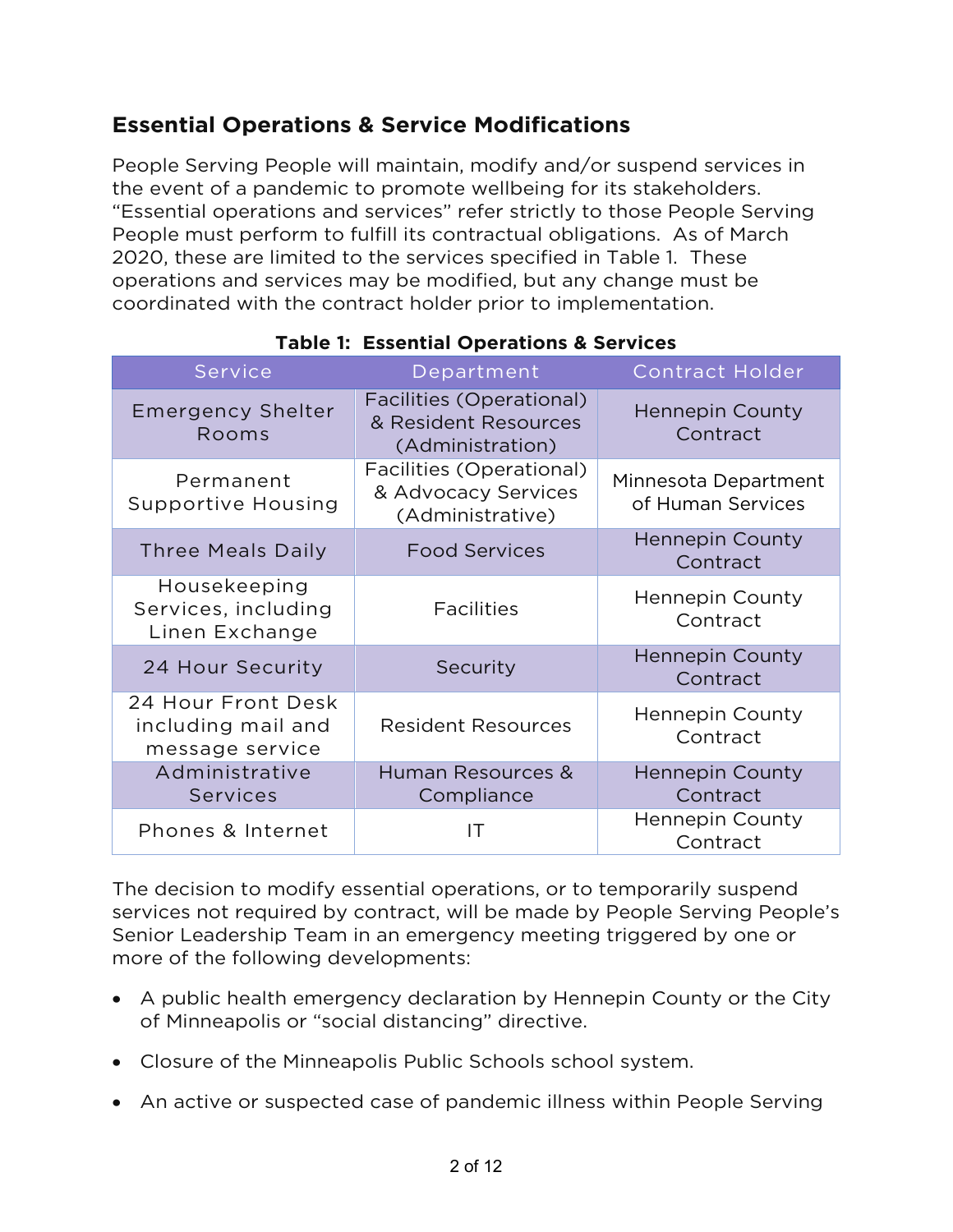People's Emergency Shelter or at the Center of Excellence.

• Staff absentee rate that forces modification or suspension.

The extent of any closures or modifications will guided by the mortality and morbidity of the pandemic illness as determined by the U.S. Center for Disease Control (CDC) and in coordination with public health authorities. Assuming a pandemic illness with a high level of transmission and a mortality rate surpassing that of the typical seasonal flu, People Serving People may maintain, modify or suspend key services as follows:

| <b>Service or Program</b>                                             | <b>Maintain</b> | <b>Modify</b> | <b>Suspend</b> | <b>Comments</b>                                                                                                                                                                                                                                                                                                                                                                                                                       |
|-----------------------------------------------------------------------|-----------------|---------------|----------------|---------------------------------------------------------------------------------------------------------------------------------------------------------------------------------------------------------------------------------------------------------------------------------------------------------------------------------------------------------------------------------------------------------------------------------------|
| <b>Emergency Shelter &amp; Permanent</b><br><b>Supportive Housing</b> | <b>X</b>        | X             |                | Fully maintain Emergency Shelter<br>and Permanent Supportive<br>Housing services, closing public<br>spaces to avoid contagion. Isolate<br>and support affected individuals<br>in specified areas as directed by<br>public health authorities.                                                                                                                                                                                         |
| <b>Food Services</b>                                                  | <b>X</b>        | <b>X</b>      |                | Continue producing three meals<br>daily. Deliver food and water to<br>quarantined areas in addition to<br>the Dining Hall. Discontinue food<br>service in Dining Hall upon<br>declaration of a public health<br>emergency or illness at shelter.                                                                                                                                                                                      |
| Maintenance & Housekeeping                                            | X               | X             |                | Maintain housekeeping and<br>maintenance services needed to<br>ensure the continued operation of<br>the shelter facility. Increase<br>sanitizing of key areas upon<br>transmission in the U.S. (see<br>Table 5). Reduce linen exchange<br>to once weekly, decrease<br>frequency of room inspections<br>upon declaration of a public<br>health emergency or illness at<br>shelter. Continue fleet operations<br>as deemed appropriate. |
| <b>Resident Resources</b>                                             | X               | X             |                | Fully continue 24/7 administrative<br>operations. Modify basic supply<br>distribution and cancel Head-to-<br>Toe to reduce contagion upon<br>declaration of a public health<br>emergency or illness at shelter.                                                                                                                                                                                                                       |
| Security                                                              | X               | X             |                | Fully continue 24/7 operations.<br>Modify procedures if it would<br>decrease the risk of contagion<br>(e.g., nightly check-in, "hands-on"<br>bag inspections) upon declaration<br>of a public health emergency or<br>illness at shelter.                                                                                                                                                                                              |

**Table 2: Potential Service Modifications**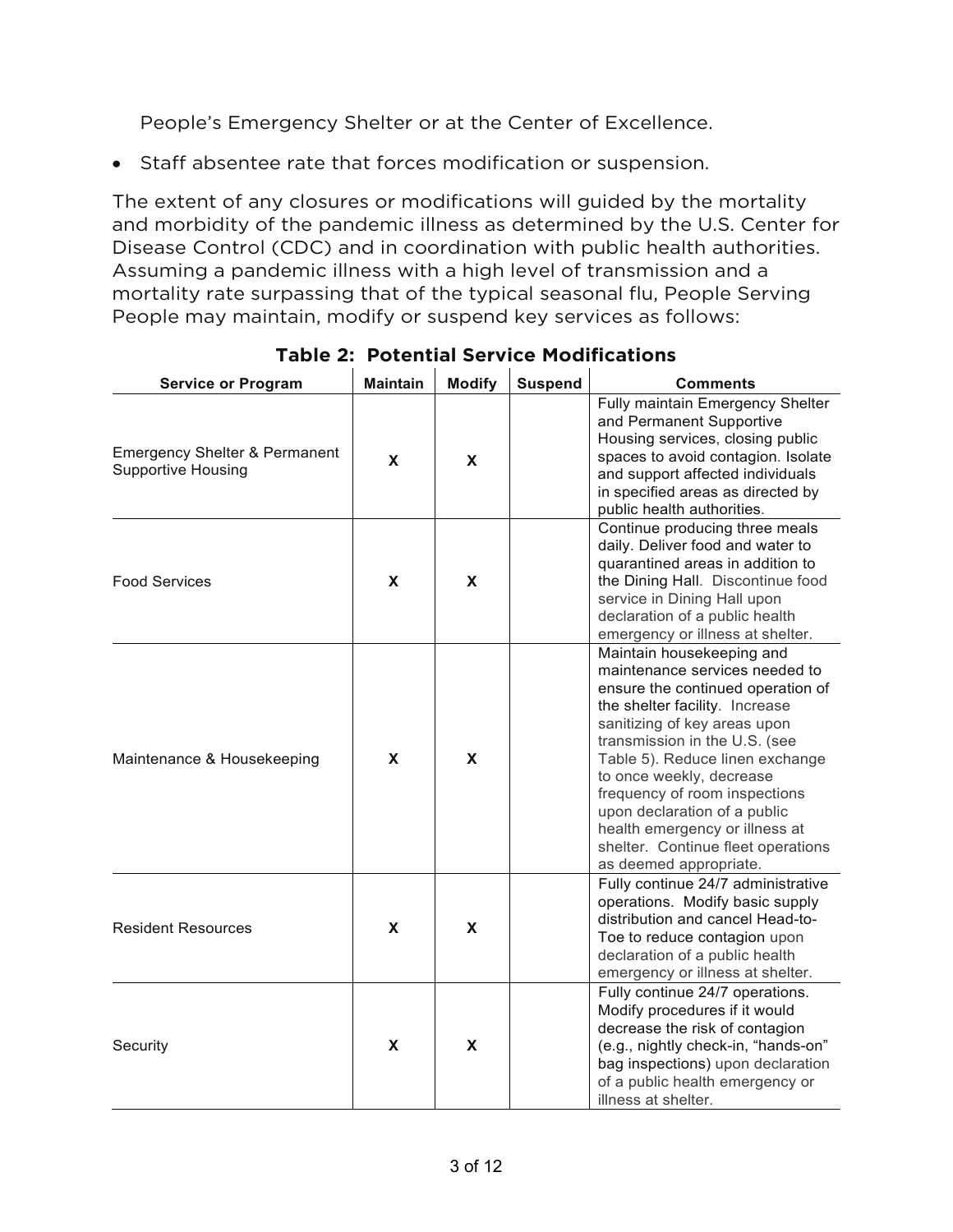| <b>Service or Program</b>                                        | <b>Maintain</b> | <b>Modify</b> | <b>Suspend</b>            | <b>Comments</b>                                                                                                                                                                                                                                                                                          |
|------------------------------------------------------------------|-----------------|---------------|---------------------------|----------------------------------------------------------------------------------------------------------------------------------------------------------------------------------------------------------------------------------------------------------------------------------------------------------|
| Phones and Internet                                              | X               | X             |                           | Continue delivering phone and<br>internet service, as well as<br>standard network services.<br>Service degradation may be<br>unavoidable for external reasons.                                                                                                                                           |
| <b>Advocacy Services</b>                                         | X               | X             | $\boldsymbol{\mathsf{X}}$ | Continue operations in support of<br>basic needs, including clothing<br>closet, move-out basket,<br>transportation assistance, etc., as<br>deemed appropriate.<br>Discontinue groups upon<br>declaration of public health<br>emergency or illness at shelter.<br>Staff may work remotely.                |
| Administration                                                   | X               | X             | X                         | Continue administrative functions<br>required to support essential<br>operations and support<br>workforce. Staff may work<br>remotely and discontinue any<br>functions not immediately<br>required to support the public<br>health emergency.                                                            |
| Systems Change & Community<br>Engagement                         | X               | X             | X                         | Continue functions that directly<br>support essential operations and<br>engagement with key<br>stakeholders, including guests<br>and residents. Staff may work<br>remotely and discontinue any<br>functions not immediately<br>required to support the public<br>health emergency.                       |
| Development                                                      | X               | X             | X                         | Continue functions that directly<br>support essential operations and<br>engagement with key<br>stakeholders, including funders,<br>volunteers and the general<br>public. Staff may work remotely<br>and discontinue any functions not<br>immediately required to support<br>the public health emergency. |
| Early Childhood Development<br>Program                           |                 | X             | X                         | Suspend services upon<br>declaration of public health<br>emergency, Minneapolis Public<br>Schools system closure, or<br>illness at shelter. Staff may work<br>remotely if possible.                                                                                                                      |
| Center of Excellence Preschool &<br><b>Early Learning Center</b> |                 | X             | X                         | Suspend services upon<br>declaration of public health<br>emergency, Minneapolis Public<br>Schools system closure, or<br>illness at Center of Excellence.<br>Staff may work remotely if<br>possible.                                                                                                      |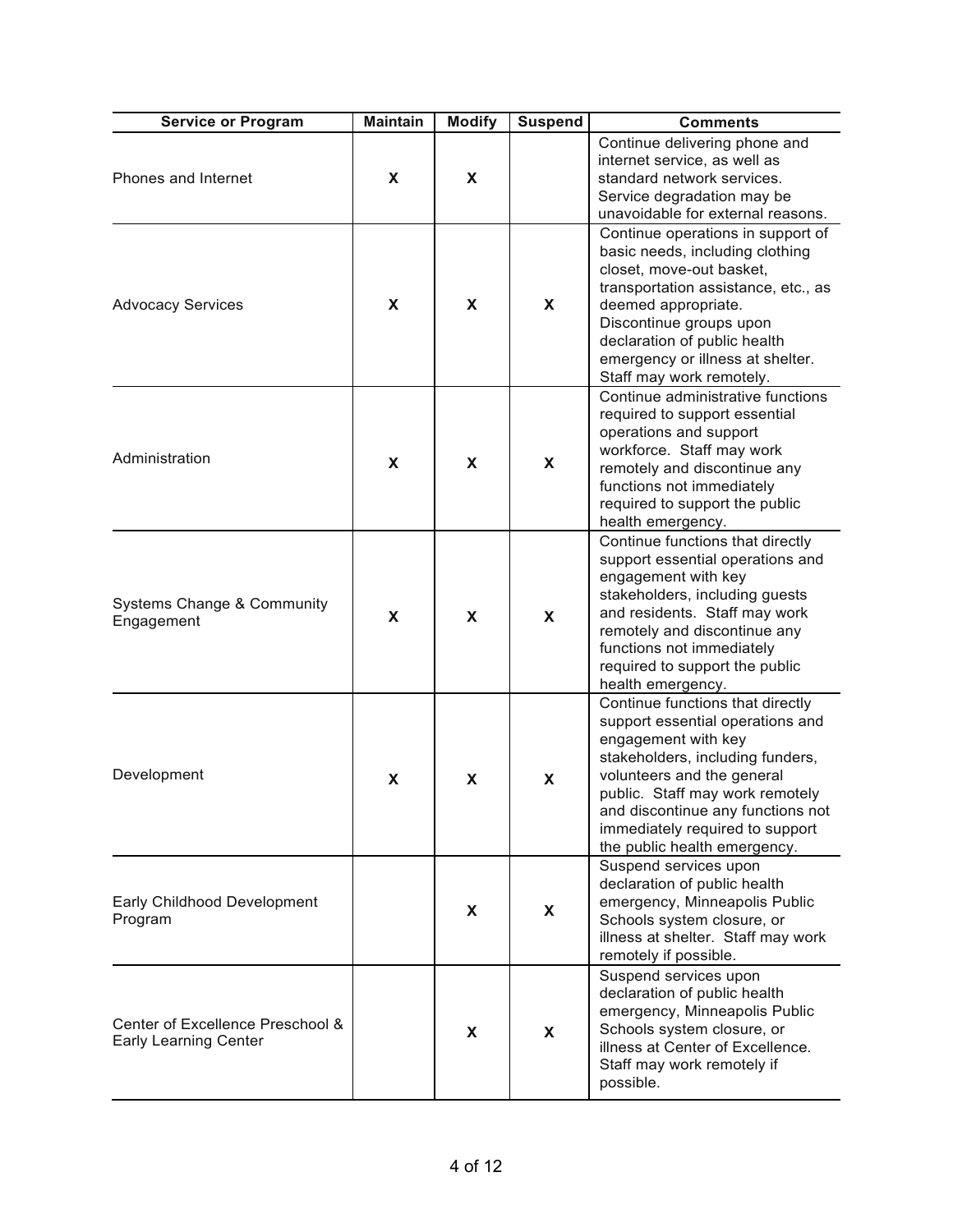| <b>Service or Program</b>         | <b>Maintain</b> | <b>Modify</b> | <b>Suspend</b> | <b>Comments</b>                                                                                                                                                                                                                                                                                                         |
|-----------------------------------|-----------------|---------------|----------------|-------------------------------------------------------------------------------------------------------------------------------------------------------------------------------------------------------------------------------------------------------------------------------------------------------------------------|
| Volunteers                        |                 | X             | X              | Volunteer program would be<br>modified if possible, but most<br>likely suspended, upon<br>declaration of public health<br>emergency, illness at shelter or<br>suspension of service.                                                                                                                                    |
| K <sub>12</sub> Program           |                 |               | $\mathbf{x}$   | Suspend services upon<br>declaration of public health<br>emergency, Minneapolis Public<br>Schools system closure, or<br>illness at shelter. Staff may work<br>remotely if possible.                                                                                                                                     |
| <b>Technology Resource Center</b> |                 |               | X              | The Technology Resource<br>Center will be closed upon<br>declaration of public health<br>emergency or illness at shelter.                                                                                                                                                                                               |
| <b>Community Partners</b>         |                 |               | $\mathbf{x}$   | Onsite community partners visits<br>will be discontinued upon<br>declaration of public health<br>emergency or illness at shelter<br>unless they are materially related<br>to the pandemic or are essential<br>to supporting guests and<br>residents, as determined in<br>conjunction with public health<br>authorities. |
| <b>Guest Advisory Council</b>     |                 |               | X              | <b>Guest Advisory Council meetings</b><br>will be temporarily canceled upon<br>declaration of public health<br>emergency or illness at shelter.<br>Guests will be engaged in other<br>ways, per Engagement Staff.                                                                                                       |

### **Continuity of Operations**

People Serving People will need to modify its standard business practices to continue delivering the services specified in Table 2 and reduce the risk of contagion within its facilities and in the broader community. To that end, it will take the following steps to promote continuity of People Serving People's essential business operations.

• **Emergency Action Team & Communications:** People Serving People will convene an Emergency Action Team to lead the organization's pandemic response. The team will activate upon declaration of a state or local public health emergency, will be chaired by the Senior Director of Operations & Planning and include at minimum representatives from People Serving People's Crisis Communications Management. The Emergency Action Team will be responsible for making decisions regarding service modifications as well as developing and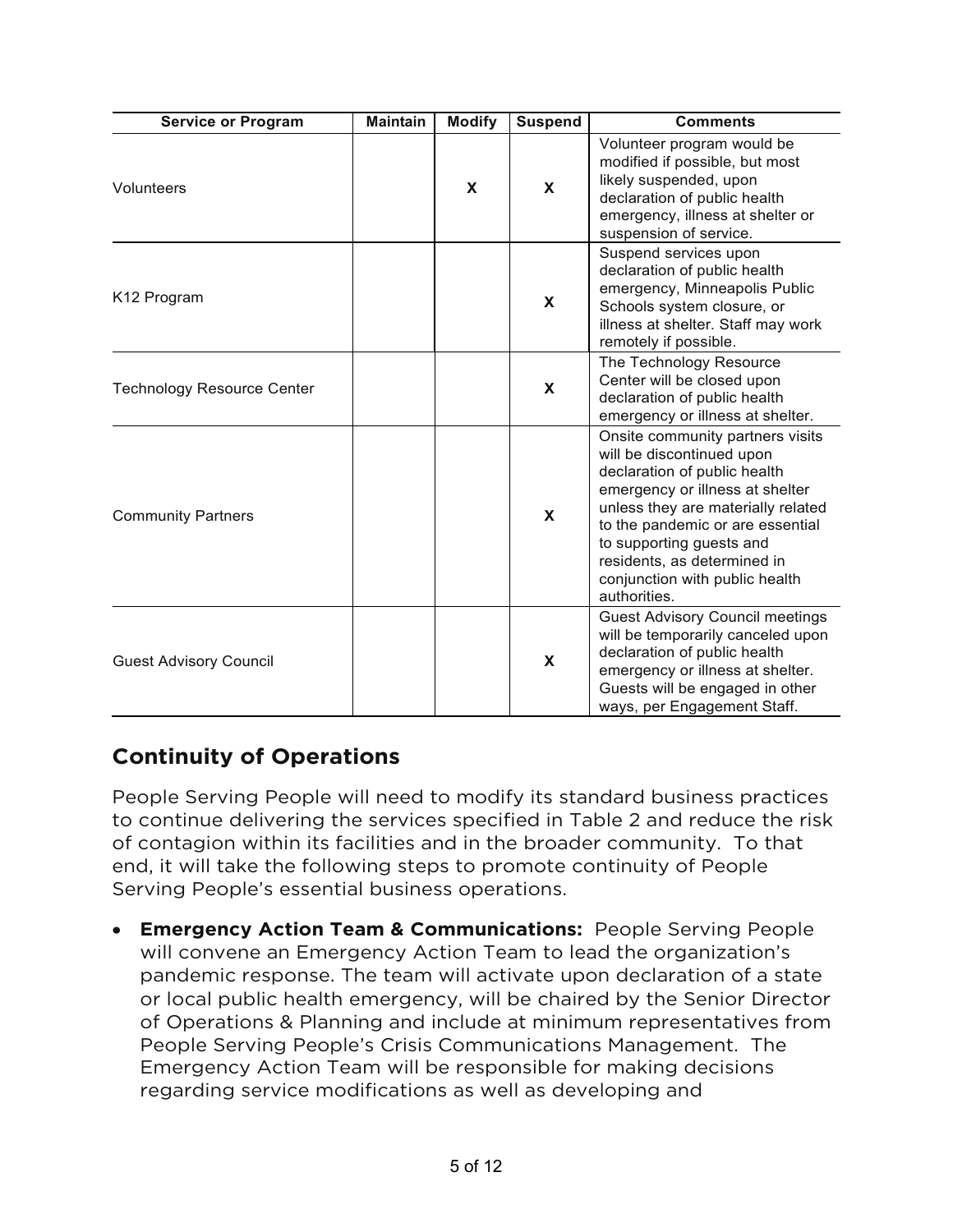implementing a stakeholder communications strategy, in accordance with People Serving People's Crisis Communications Management framework as well as with guidance specified in Tables 3 and 4.

| <b>Stakeholder</b>                                       | <b>Subjects</b>                                                                                                                                                         | <b>Methods</b>                                                                                                                      |
|----------------------------------------------------------|-------------------------------------------------------------------------------------------------------------------------------------------------------------------------|-------------------------------------------------------------------------------------------------------------------------------------|
| <b>Guests, Residents</b><br>& Students<br>Lead: OPS, FSS | • Situational awareness<br>Infection control/prevention<br>Service modifications<br>$\bullet$                                                                           | Digital Display<br>$\bullet$<br>Flyers & Posters<br>$\bullet$<br><b>GAC Meetings</b><br>$\bullet$                                   |
|                                                          | • Procedural modifications                                                                                                                                              | Brightwheel<br>$\bullet$                                                                                                            |
| <b>Volunteers</b><br>Lead: DEV                           | Situational awareness<br>Infection control/prevention<br>• Volunteer program changes<br>• Procedural modifications                                                      | Email<br>$\bullet$<br>• Phone<br>• Website                                                                                          |
| <b>Community</b><br><b>Partners</b><br>Lead: SC&CE       | • Situational awareness<br>Infection control/prevention<br>Service modifications<br><b>Procedural modifications</b>                                                     | <b>Digital Display</b><br>$\bullet$<br>Email<br>$\bullet$<br>• Phone<br>Website<br>$\bullet$                                        |
| <b>Staff</b><br>Lead: OPS, HR                            | • Situational awareness<br>Infection control/prevention<br>Service modifications<br>• Procedural modifications<br>Administrative guidance<br>• Operational instructions | <b>Digital Display</b><br>• Email<br>Phone<br>$\bullet$<br><b>Digital Display</b><br>$\bullet$<br><b>Dept Meetings</b><br>$\bullet$ |
| <b>Board</b><br>Lead: CEO                                | Situational awareness<br>$\bullet$<br>Infection control/prevention<br>Service modifications<br><b>Business continuity status</b>                                        | • Email<br>Phone<br>$\bullet$<br><b>Board Meetings</b><br>$\bullet$                                                                 |
| <b>General Public</b><br>Lead: DEV                       | Situational awareness<br>Infection control/prevention<br>Financial or In-Kind Needs<br>$\bullet$                                                                        | • Website<br>• News Releases<br>Media Outreach<br>$\bullet$                                                                         |
| <b>Vendors</b><br>Lead: Staff                            | <b>Drive Narrative</b><br><b>Situational awareness</b><br>Procurement/service needs<br>$\bullet$<br><b>Procedural modifications</b>                                     | Email<br>Phone<br>$\bullet$                                                                                                         |
| <b>County Partners</b><br>Lead: Relationship<br>Holders  | Situational awareness<br>• Service modifications<br>• Procedural modifications<br>Administrative coordination<br>• Operational coordination                             | Email<br>Phone<br>Meetings<br>$\bullet$                                                                                             |

### **Table 3: Stakeholder Communications Guidance**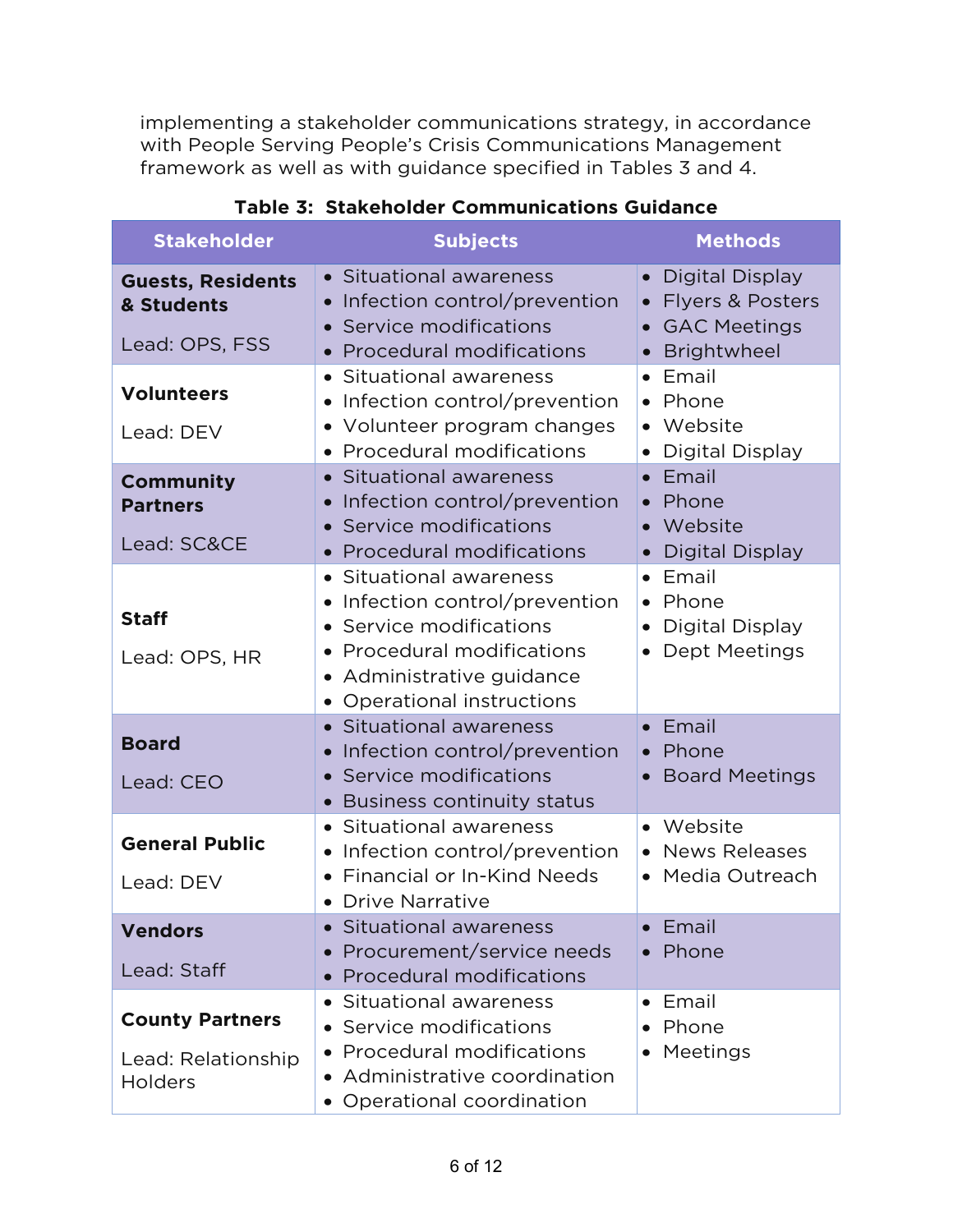| <b>Source</b>                                                    | <b>Comments</b>                                                                                                                                                                                                                                                     |
|------------------------------------------------------------------|---------------------------------------------------------------------------------------------------------------------------------------------------------------------------------------------------------------------------------------------------------------------|
| <b>Centers for Disease</b><br><b>Control &amp; Prevention</b>    | The CDC is the primary source of<br>information and guidance at the federal<br>level regarding outbreaks of contagious<br>disease.                                                                                                                                  |
| Minnesota Department of<br>Health                                | MDH works with CDC and provides<br>state-level information for use in<br>planning and outbreak response.                                                                                                                                                            |
| <b>Hennepin County Public</b><br>Health                          | Hennepin County Public Health works<br>directly with the CDC and MDH to<br>provide county-level guidance. The<br>county is our primary point of contact<br>when coordinating planning and<br>responding to outbreaks.                                               |
| Minneapolis Public Health                                        | The city's public health department<br>implements the city's response to public<br>health emergencies, in partnership with<br>federal, state and other local agencies.<br>City actions will guide those of other city<br>entities, including MPS.                   |
| <b>Occupational Safety &amp;</b><br><b>Health Administration</b> | OSHA and the DOL work with CDC to<br>provide pandemic-specific guidance to<br>employers and employees. OSHA is an<br>important source of information when<br>planning workforce response.                                                                           |
| <b>General Media</b>                                             | Trusted news outlets can be used to<br>monitor developments, but all<br>information should be vetted against<br>that available from public health<br>authorities before actioning.                                                                                  |
| Social Media                                                     | Social media can serve an important<br>tipping and queueing role, particularly in<br>community engagement spaces. Social<br>media information must be corroborated<br>and validated by public health<br>authorities if used in planning or agency<br>communications |

#### **Table 4: Risk Information Sourcing**

• **Excusal of High-Risk Staff:** Staff who are required to work onsite but who have high risk factors (i.e., young children, caregiving for elderly individuals or intimate relations with compromised immune systems)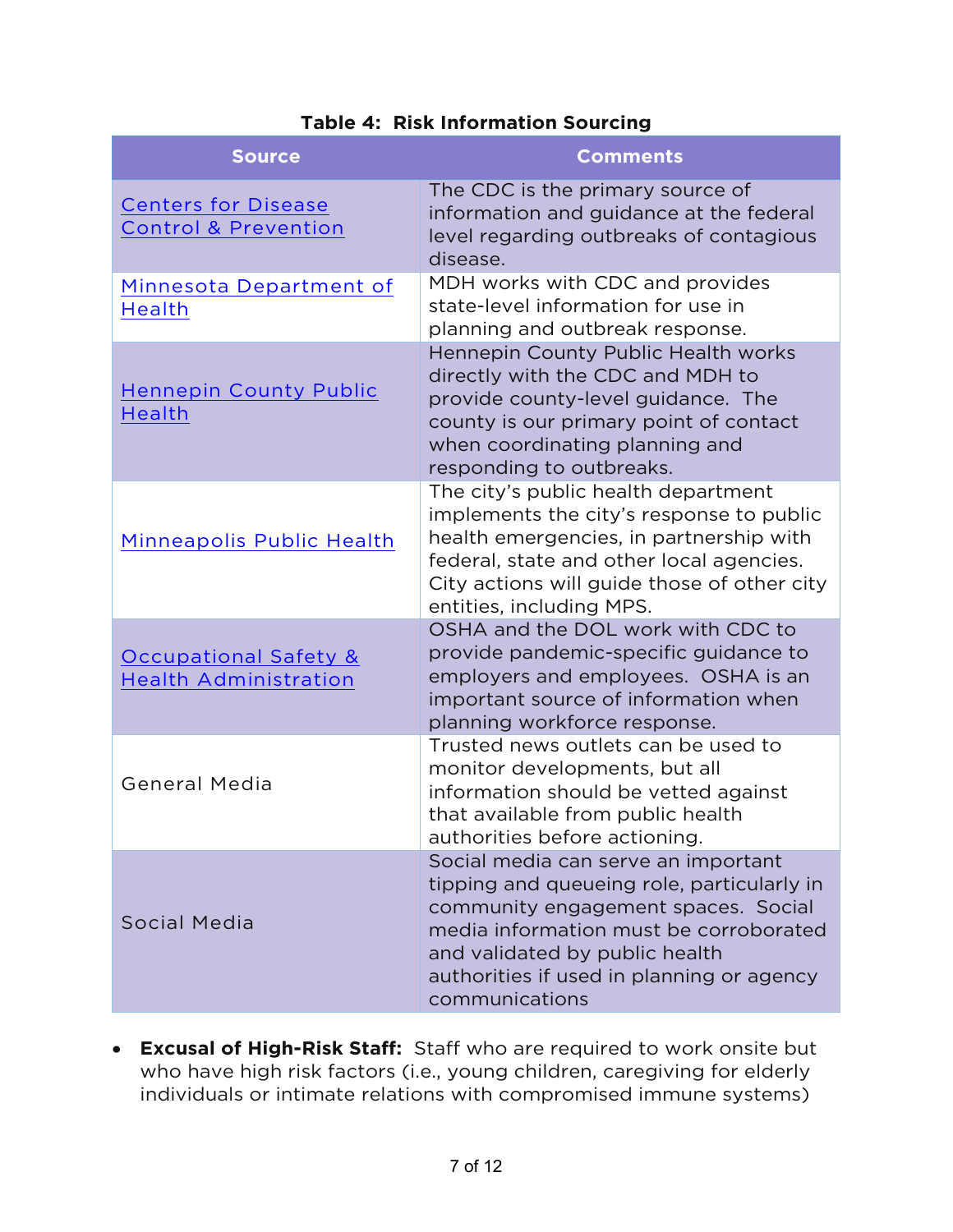may seek temporary excusal from their supervisor and Human Resources. Any excusal would be subject to revalidation and treated as a furlough or an alternative employment status, as determined by Human Resources with input from the Senior Leadership Team. During this time, staff may use their personal time off as available to them.

- **Reassignment of Staff:** Staff working in suspended roles or departments may volunteer on paid basis to support the delivery of contractually-mandated services for the duration of the public health emergency. Staff will coordinate this with their supervisor and Human Resources, which will partner with the Senior Leadership Team to coordinate scheduling. Supported departments will be responsible for training reassigned staff to perform the roles they'll be assigned.
- **Absentee Reporting**: Managers or their designees will send a daily update to their Director, Human Resources and the Senior Director of Operations detailing their staffing level for that day and any known absences during the coming days. This information will be used to monitor the health of staffing levels and may be used to help place reassigned staff to sustain operations.
- **Hazard Pay:** Staff who must be onsite to perform contractuallymandated roles, as well as reassigned staff who volunteer to support such roles, will be eligible for "hazard pay" for the duration of the public health emergency in an amount determined by Human Resources with input from the Senior Leadership Team.
- **Dismissal of Ill Staff**: Staff who report for work ill or showing signs of illness will be dismissed and not allowed to return until they provide a medical note clearing them to do so. This is intended to prevent the unnecessary transmission of avoidable illness. During this time, staff may use their personal time off as available to them.
- **Remote Work:** Staff who may remotely perform work in support of essential business operations will be required to do so whenever possible, using assigned or checked-out laptops as supplies allow. Staff who lack assigned/checked-out laptops but whose work is deemed essential will be authorized to remove their desktop, monitor and peripherals from the shelter for the duration of the public health emergency so long as it is unlikely the equipment will need to be used for any purpose onsite. This will require additional resources and support from IT, and supervisors should limit this practice when possible. Timekeeping guidance will be provided by Human Resources.
- **Reduction of Meetings & Gatherings:** In-person meetings and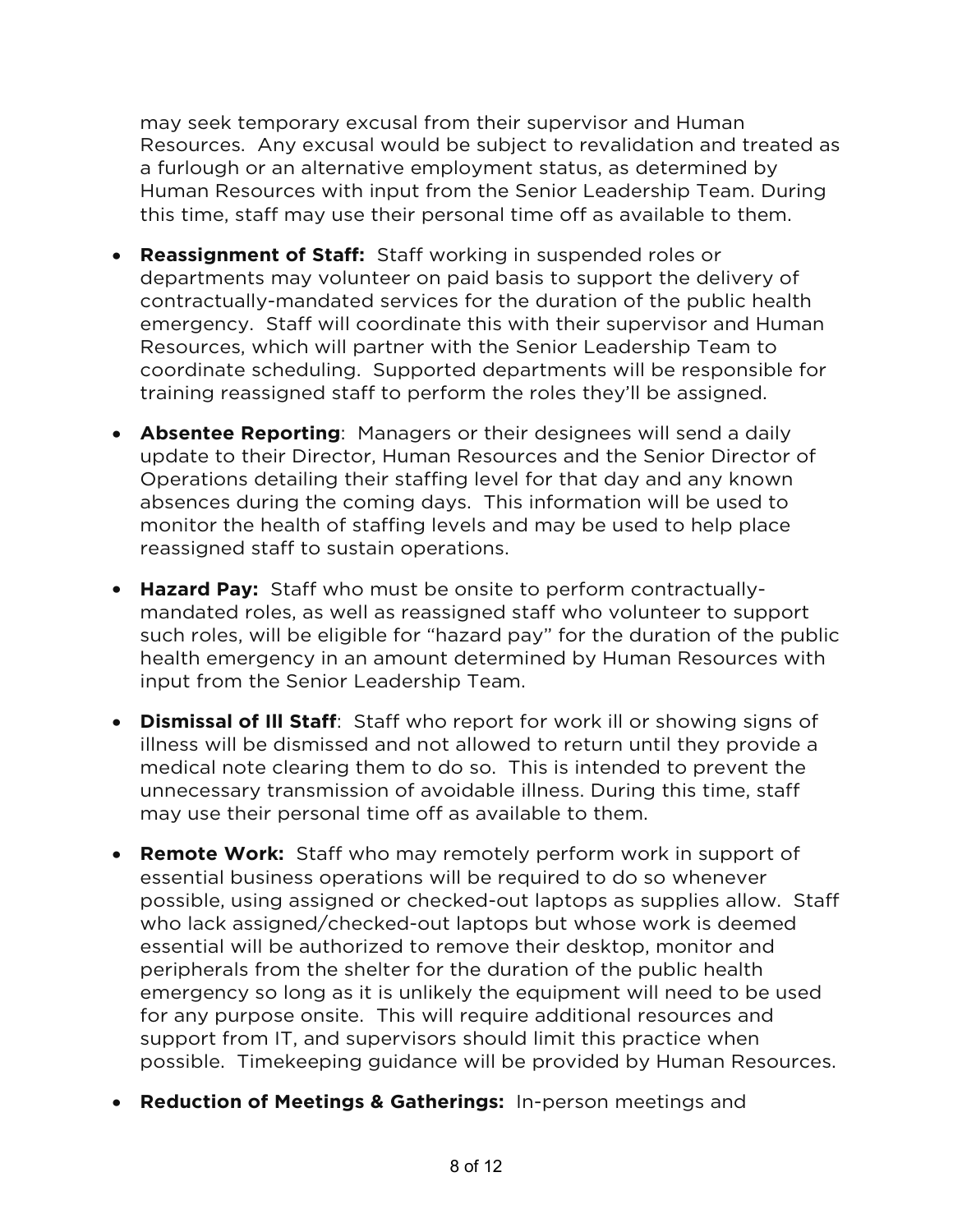gatherings (including social events) will be reduced to the greatest extent possible and/or modified to encourage remote participation (e.g., Microsoft Teams). Upon declaration of a public health emergency, "social distancing" instructions from state health authorities or as directed by the Emergency Action Team, the organizers of recurring meetings should partner with participants to evaluate and implement alternative modes and scheduling.

• **Mental Health Supports**: People Serving People will remind staff of the Employee Assistance Program's availability and encourage those struggling with the impact of the pandemic illness to utilize it.

## **Infection Prevention & Control**

People Serving People's shelter and Center of Excellence are congregate settings that are susceptible to the transmission of contagious illness due to the high concentration of people. In a public health emergency, it is essential that steps be taken to decrease the risk of transmission. These steps include but may not be limited to the following:

- **Hand Washing and Cough Etiquette**: People Serving People will provide stakeholders resources to help them avoid transmission by practicing proper handwashing technique and cough/sneeze etiquette. These resources will be shared with the specified stakeholders using the communications methods outlined in Table 3.
- **Pre-Exposure Cleaning Precautions**: People Serving People's Facilities department and Center of Excellence staff will increase cleaning of frequently touched surfaces within their respective spaces, using standard cleaning solutions, to discourage the spread of infectious disease. This includes but is not limited to door handles, push bars, elevator call buttons, light switches, appliances and manually-operated equipment (e.g., pallet jack, moving bins, flatbeds, overhead garage door, door release buttons). Foodservice equipment must be washed, rinsed and sanitized in accordance with applicable health codes. Departments will be provided additional cleaning resources (e.g., wipes) and encouraged to regularly wipe down work surfaces and computer equipment. These cleaning procedures will continue throughout the public health emergency, but will be augmented by additional cleaning and disinfecting measures in areas visited by infected persons (see below).
- **Upon Learning of Exposure**: If an exposed person is discovered to have visited the shelter or Center of Excellence, it must be reported immediately to Hennepin County Public Health and the Minnesota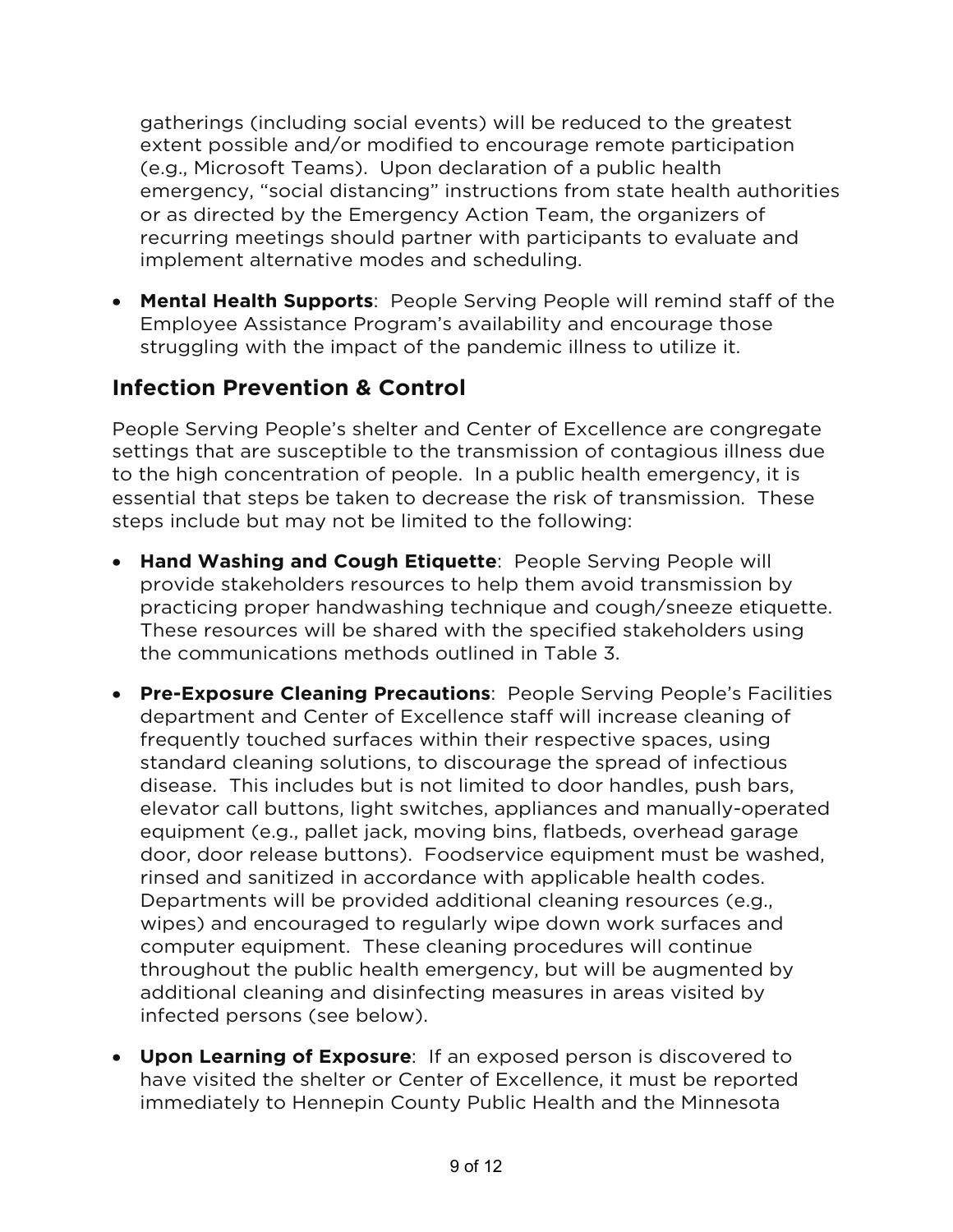Department of Health. Public health authorities will provide guidance on next steps, which will likely include closing down areas the infected person visited and waiting at least 24 hours to clean and disinfect, opening doors and windows where possible to increase air circulation, and decreasing cleaning of areas used by the infected person if they remain in shelter. A case of pandemic illness within the shelter or the Center of Excellence will prompt the Emergency Action Team to modify or sustain services as outlined in Table 2, and to notify stakeholders identified in Table 3 of the presence of the pandemic. Communications regarding the presence of the pandemic illness inside the shelter or Center of Excellence must guarantee privacy for the affected individual and comply fully with the Americans with Disabilities Act and other information privacy guidelines.

• **Cleaning & Sanitizing After Exposure**: Areas visited by infected persons must be cleaned and sanitized to reduce the risk of transmission. If surfaces are dirty, they should be cleaned using a detergent or soap and water prior to disinfection. For disinfection, Oasis 499 HBV solutions, diluted household bleach solutions (1/3 cup bleach per gallon of water), alcohol solutions with at least 70% alcohol, and most EPA-registered household disinfectants should be effective. For soft (porous) surfaces such as carpeted floor, rugs, and drapes, remove visible contamination if present and clean with appropriate cleaners indicated for use on these surfaces. If the items can be laundered, launder items in accordance with the manufacturer's instructions using the warmest appropriate water setting for the items and then dry items completely. If laundering linens, do not shake dirty laundry, wash items using the warmest appropriate setting and allow them to dry completely. Clean and disinfect carts.

#### **Figure 1: Guidance for Housekeeping Staff**

**Housekeeping staff should wear disposable gloves and gowns for all tasks at all times in the cleaning process, including handling trash.**

- Gloves and gowns should be removed in accordance with CDC guidelines to avoid contamination of the wearer and the surrounding area
- Gloves should be removed after cleaning a room or area occupied by ill persons
- Hands should be cleaned immediately after removing gloves
- Staff should report any breaches in personal protective equipment (e.g., tears in gloves) to their supervisor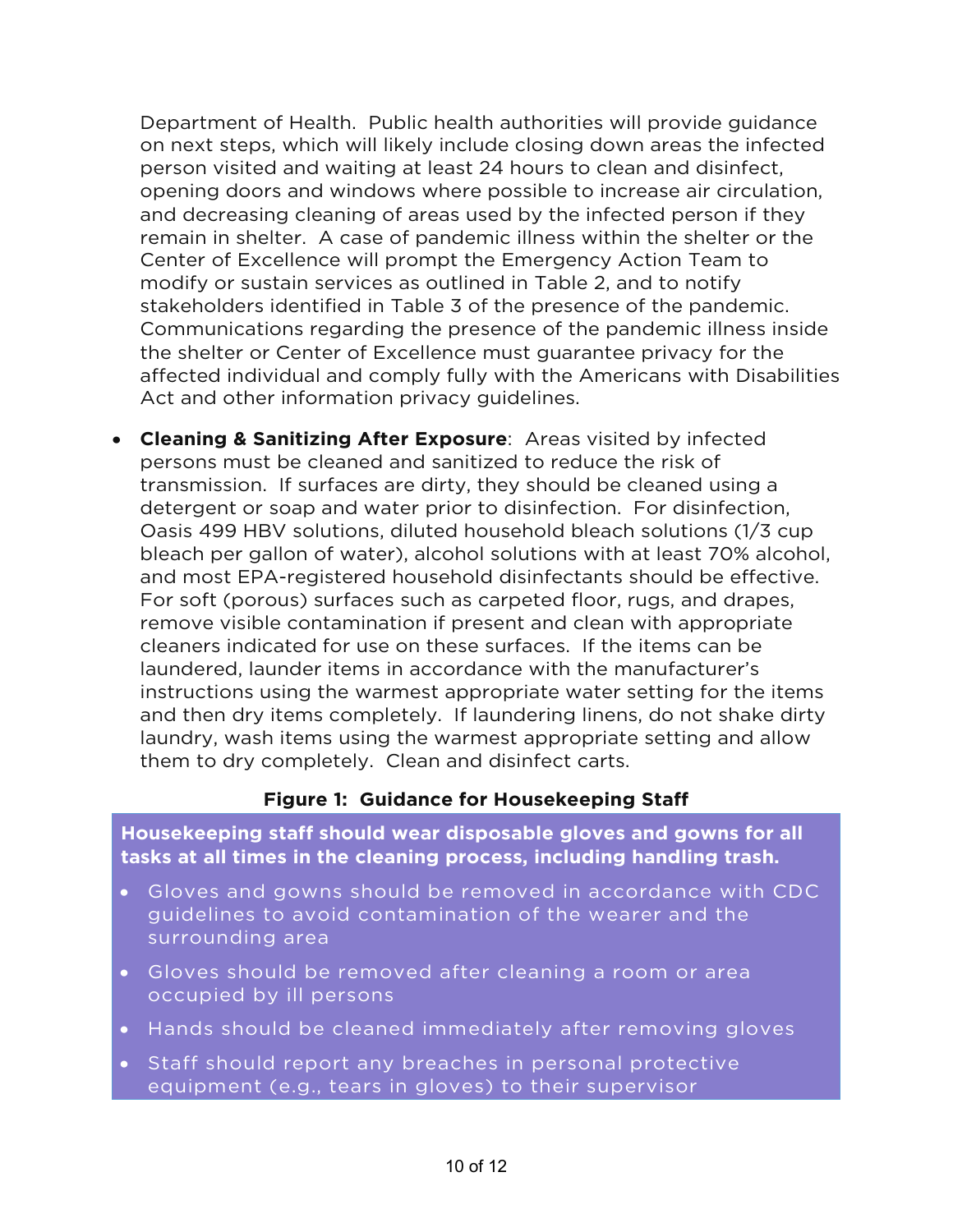#### immediately

• **Personal Protective Equipment**: People Serving People has established a supply of medical gloves, shoe covers, isolation gowns, surgical masks and respirators (Table 5). Medical gloves, isolation gowns and shoe covers are intended for use when cleaning and disinfecting. People Serving People is not a healthcare facility and does not perform operational tasks requiring respirator use, consequently it does not maintain a respirator program. However, surgical masks and respirators may be made available for staff use if so directed by the CDC and MDH. Guests, residents and students who present signs respiratory illnesses will be directed to the Healthcare for the Homeless Clinic or Hennepin County Medical Center, which maintain independent inventories, to receive medical attention and masks if we lack supplies.

| <b>Equipment</b>       | <b>Purpose</b>                                                                                                                                                                                                                                                              | <b>Supply</b>                                               |
|------------------------|-----------------------------------------------------------------------------------------------------------------------------------------------------------------------------------------------------------------------------------------------------------------------------|-------------------------------------------------------------|
| <b>N95 Respirator</b>  | N95 respirators filter out<br>approximately 95% of airborne<br>particles when fitted properly.<br>Respirators must be worn in<br>accordance with OSHA<br>guidelines. Not appropriate<br>outside a healthcare setting<br>unless so directed by public<br>health authorities. | Limited, likely<br>impossible to<br>resupply in<br>pandemic |
| <b>Surgical Mask</b>   | Surgical masks are effective at<br>reducing airborne transmission<br>of bacteria and viruses when<br>worn by ill persons. Can be worn<br>with N95 respirators to extend<br>respirators' service life.                                                                       | Low, likely<br>impossible to<br>resupply in<br>pandemic     |
| <b>Medical Gloves</b>  | Latex gloves are effective at<br>reducing the transmission of<br>bacteria and viruses particularly<br>when wearers practice good<br>glove hygiene and avoid<br>touching their face.                                                                                         | Moderate, likely<br>difficult to<br>resupply in<br>pandemic |
| <b>Isolation Gowns</b> | Isolation gowns can be worn to<br>control against the transfer of<br>viruses and bacteria onto<br>personal clothing. They will not                                                                                                                                          | Low, likely difficult<br>to resupply in<br>pandemic         |

#### **Table 5: Available Equipment**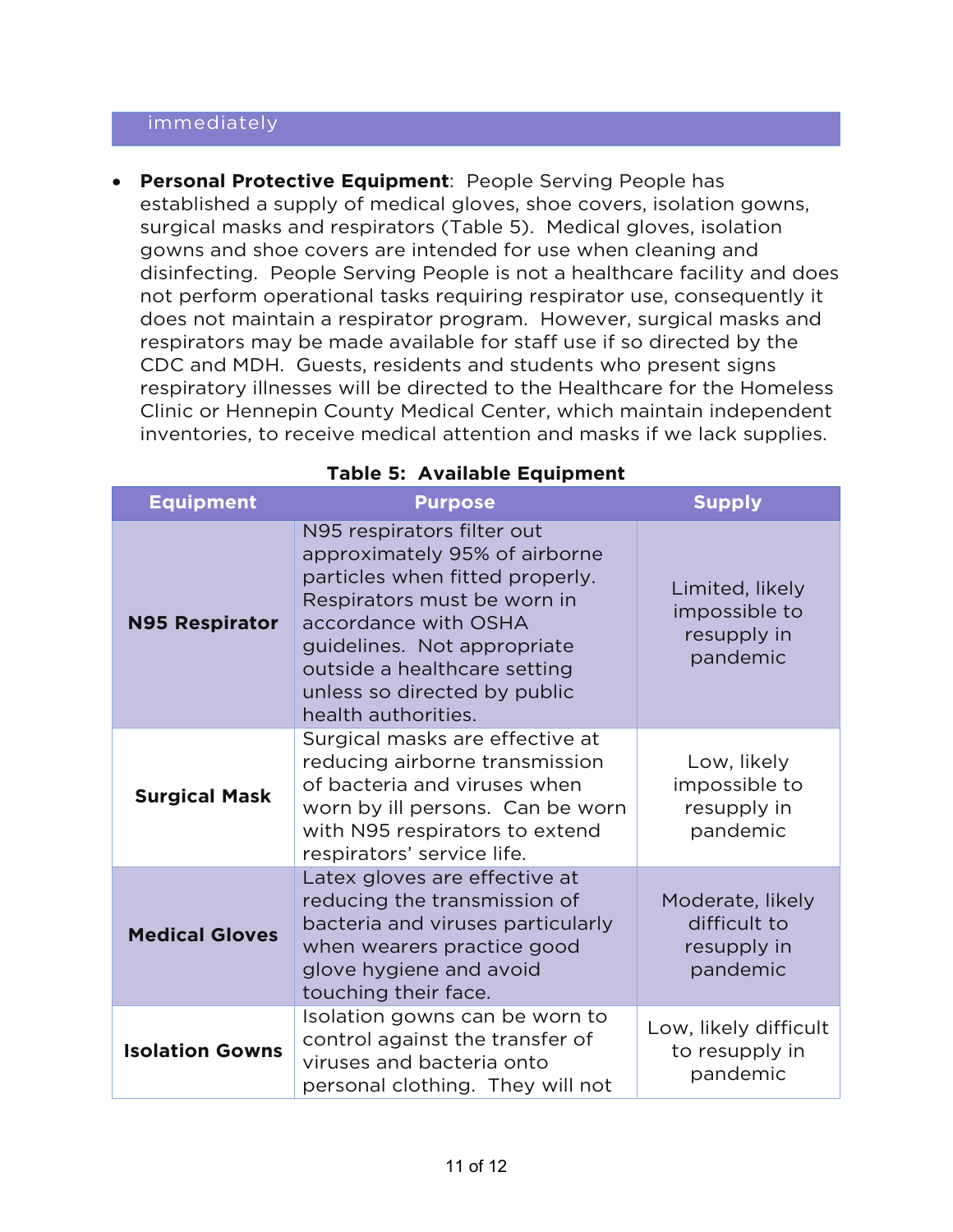|                    | prevent transfer, and clothes<br>should be laundered.                                                                                                                                               |                                                     |
|--------------------|-----------------------------------------------------------------------------------------------------------------------------------------------------------------------------------------------------|-----------------------------------------------------|
| <b>Shoe Covers</b> | Shoe covers can be worn to<br>control against the transfer of<br>viruses and bacteria. They will<br>not prevent transfer, and care<br>must be taken to avoid touching<br>shoes after washing hands. | Low, likely difficult<br>to resupply in<br>pandemic |

- **Screening for Illness**: Staff members should actively monitor other People Serving People stakeholders for symptoms consistent with the pandemic illness (e.g., coughing, sneezing, fever). These symptoms will be shared with stakeholders for monitoring purposes. These stakeholders should be engaged immediately—including during shelter intake—and encouraged to seek medical assistance at the shelter's Clinic or at the stakeholder's medical provider. If supplies allow, the stakeholders should be given a surgical mask and when applicable directed to leave the shelter.
- **Facilitating Isolation**: Guests or Residents exposed to pandemic illness may need to be moved to alternative housing or may remain in their shelter rooms or apartments, as directed by public health authorities. These individuals will be instructed to self-isolate and monitor for worsening symptoms. Close contacts of the individuals exposed to the pandemic may also need temporary housing or to be moved to other shelter rooms or apartments so that they can self-quarantine and monitor for symptoms. Public health authorities will provide guidance on who must be isolated and how to support those who may be required to isolate themselves. Spaces used for isolation will be cleaned and disinfected after isolation is complete. Decisions about whether Guests and Residents with mild symptoms due to suspected or confirmed pandemic illness should remain in the shelter or be directed to alternative housing sites should be made in coordination with the Hennepin County Public Health Department.
- **Closed Point of Dispensing:** In the event a vaccine or other medication is made available via the federal Strategic National Stockpile, People Serving People will fully implement its Closed Point of Dispensing Procedures, but will prepare to modify those procedures as necessary to accommodate staff with prescribed roles who have been excused for high risk factors under this procedure.

**Coordinated with**: Hennepin County Human Services & Public Health